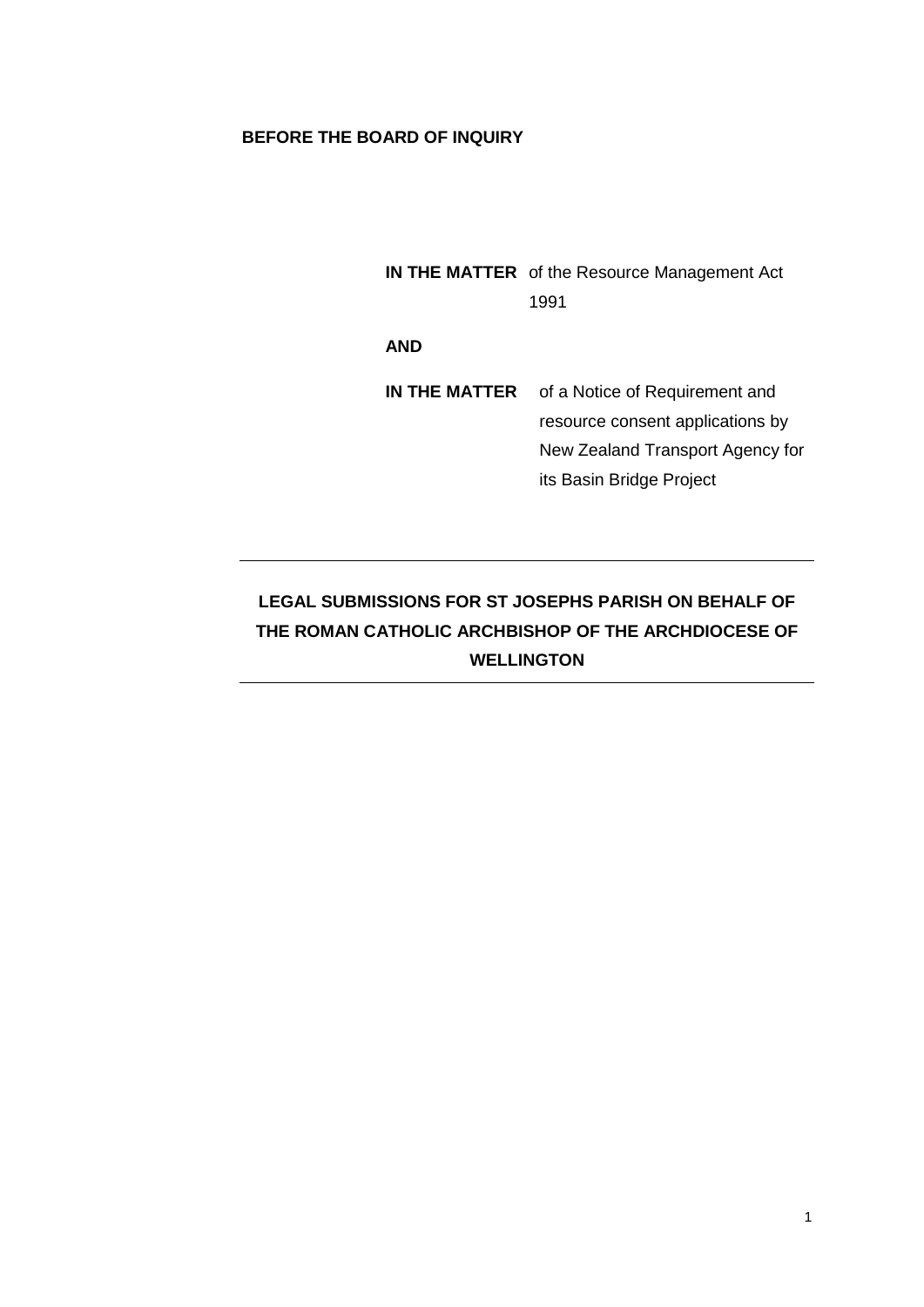## **Legal Submissions for St Josephs Parish on behalf of the Roman Catholic Archbishop of the Archdiocese of Wellington**

## **Introduction**

- 1. When I made my opening statement on behalf of St Josephs Parish some little time ago now, the primary focus was on the construction effects on St Joseph's Church, should the Basin Bridge Project proceed on the basis of the conditions as then tabled with the Board of Inquiry. I drew attention, in particular, to construction-related effects in the categories of parking, noise and laydown management.
- 2. As set out in the summary of evidence of Mr Faherty, the Church has reached agreement with NZTA regarding the way in which the effects of concern to it might be addressed – partly through the conditions proffered by Mr Daysh, and partly through the terms of an enforceable side agreement.
- 3. While the agreement the Church has reached with NZTA largely resolves effects issues such that St Joseph's is not seeking any additional conditions to address those effects, it is important to record that the end result is not one where all relevant effects have been avoided, or will be remedied. There are material adverse effects on the Church and its operations which I will discuss in a moment. These effects form the basis for the Church's opposition to the proposed shared cycle and pedestrian bridge that forms part of the project as a whole.
- 4. Summarising the submission, the Church's contention is that:
	- The shared pedestrian and cycleway has material adverse effects on the Church (and its neighbours).
	- The structure is not necessary to serve the needs of pedestrians and cyclists at this time.
	- To the extent that the shared pedestrian and cycleway provides benefits by way of mitigation of the visual impact of the road bridge structure, that is a relevant consideration, but not sufficient to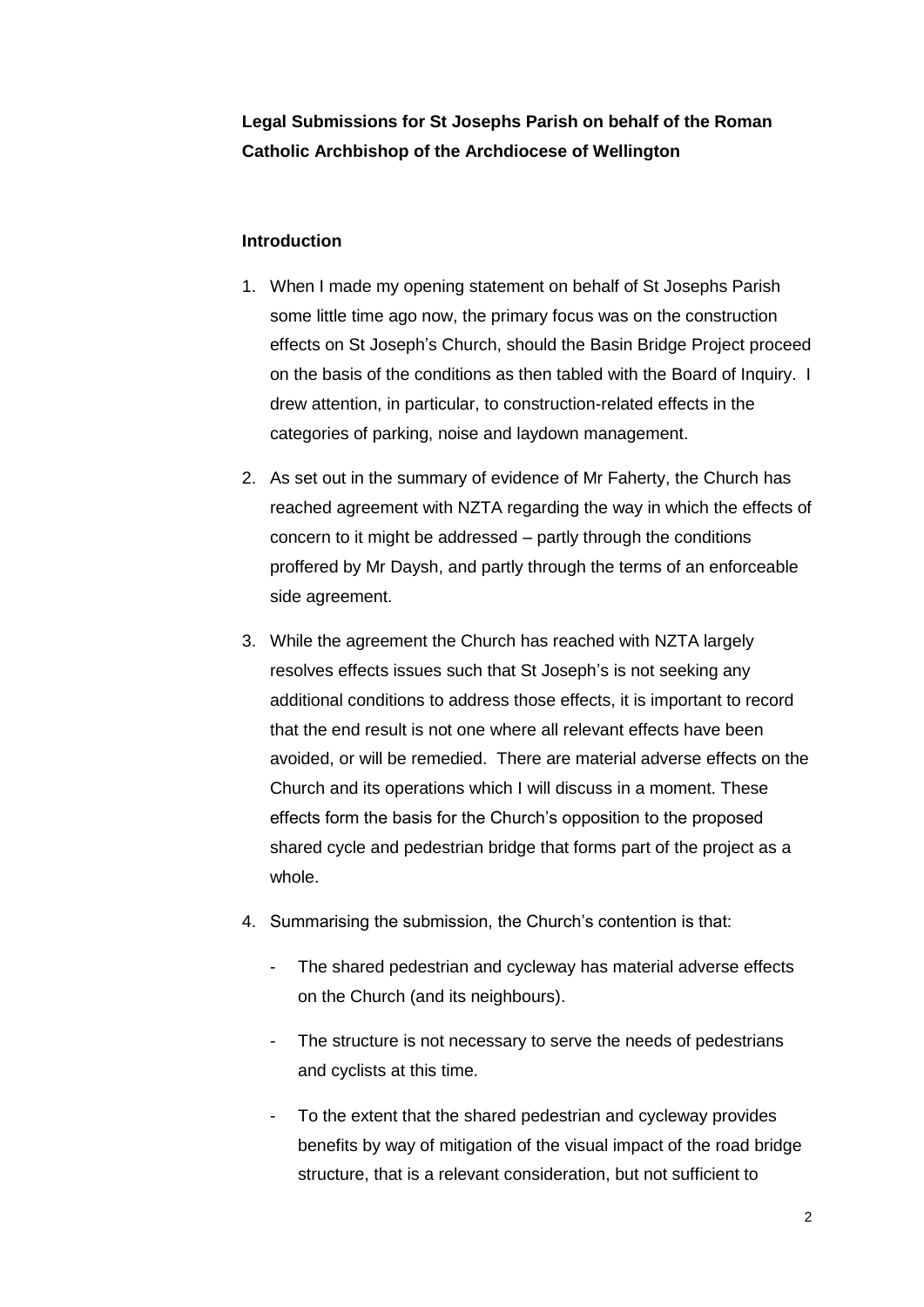displace the adverse visual effects in the northeast quadrant, where the Church is located.

To the extent that NZTA seeks to rely on the second Mt Victoria tunnel to justify the need for the shared pedestrian and cycle pathway, that consideration is irrelevant.

## **Existing Environment**

- 5. Before addressing the evidence supporting the proposition set out above, I want to spend some little time discussing the legal principles governing the 'existing' environment, as they apply in this case. In doing so, I will also seek to respond to His Honour's request<sup>1</sup> for some assistance from Counsel as to whether the existing environment ought now to be taken to exclude the Project site.
- 6. The first point to make is that the existing environment and permitted baseline are different concepts. They have come from different directions in the operation of the Act and they have different purposes.
- 7. As is well known, the 'permitted baseline' had its origins in a series of Court of Appeal decisions in which the Court enunciated a mandatory rule that if permitted non-fanciful activities on a subject site would have an adverse effect, then consideration of a resource consent application, whether for the purposes of determining notification or for deciding whether consent should be granted, should consider only the incremental adverse effects the application would have, over and above those of the permitted activity.
- 8. The logic of the permitted baseline was that if a relevant plan made an activity permitted, that represented a community view that the effects of that permitted activity were acceptable. Accordingly, a resource consent application for an activity on the same site should similarly be able to take those effects as 'acceptable'.

<sup>1</sup> Transcript Day 40, page 4467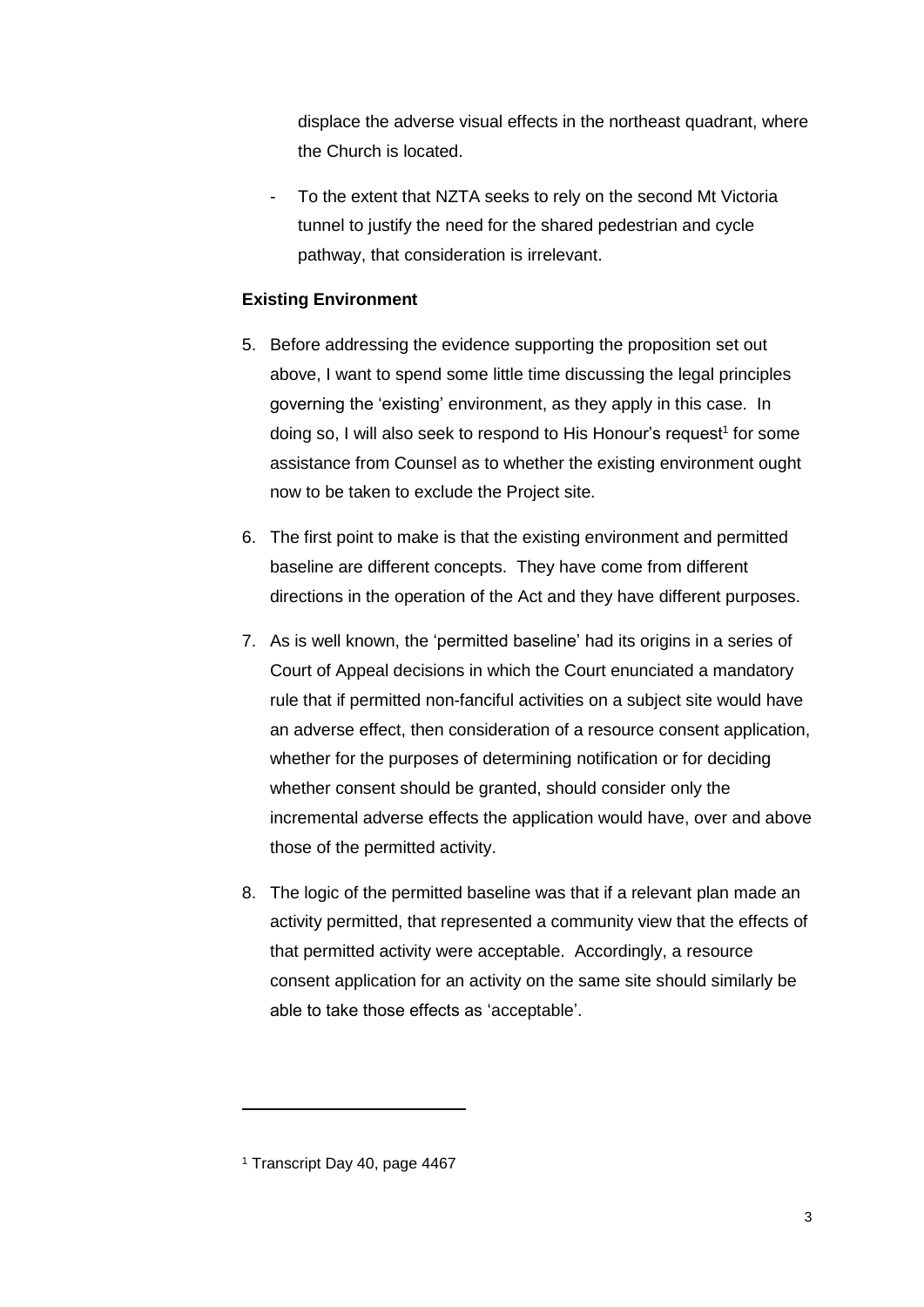- 9. The role of the permitted baseline means that it applied only to permitted activities on the site the subject of application<sup>2</sup>.
- 10. The permitted baseline has now been codified in section 104(2) of the Act, but recognising concerns that had been expressed in various Environment Court decisions that it was not necessarily appropriate to disregard the effects of permitted activities in all cases. The permitted baseline is accordingly framed as a discretion for the decision-maker.
- 11. The existing environment comes from a different direction. It stems from the fact that section 104(1)(a) of the Act, and section 5(2)(c) both talk about "effects" of activities "on the environment". The definition of "effects"<sup>3</sup> is extremely broad. It needs to be understood in context, and read in the light of the scheme and purpose of the Act as a whole, otherwise it could be taken to extreme and ridiculous lengths<sup>4</sup>. It is clear though that effects do not occur in a vacuum. Effects are on someone or something<sup>5</sup>. To apply these key provisions, it is therefore necessary to determine what or who constitutes the relevant environment.
- 12. Parallels might be drawn in this regard with application of the Commerce Act, where identifying the correct counterfactual is a key part of market analysis.
- 13. Moreover, because a decision on a notices of requirement is fundamentally a determination on the effects on the environment of

<sup>2</sup> *O'Connell v Christchurch City Council* [2003] NZRMA 216

-

<sup>5</sup> *Alexandra District Flood Action Society & Others v Otago Regional Council* C102/2005 at para. 70

<sup>3</sup> In section 3

<sup>4</sup> Refer *Canterbury Regional Council v Newman* [2002] 1 NZLA 289 where the Court of Appeal noted the classic quotation linking loss of a shoe with loss of a kingdom as an example of taking a chain of causation too far.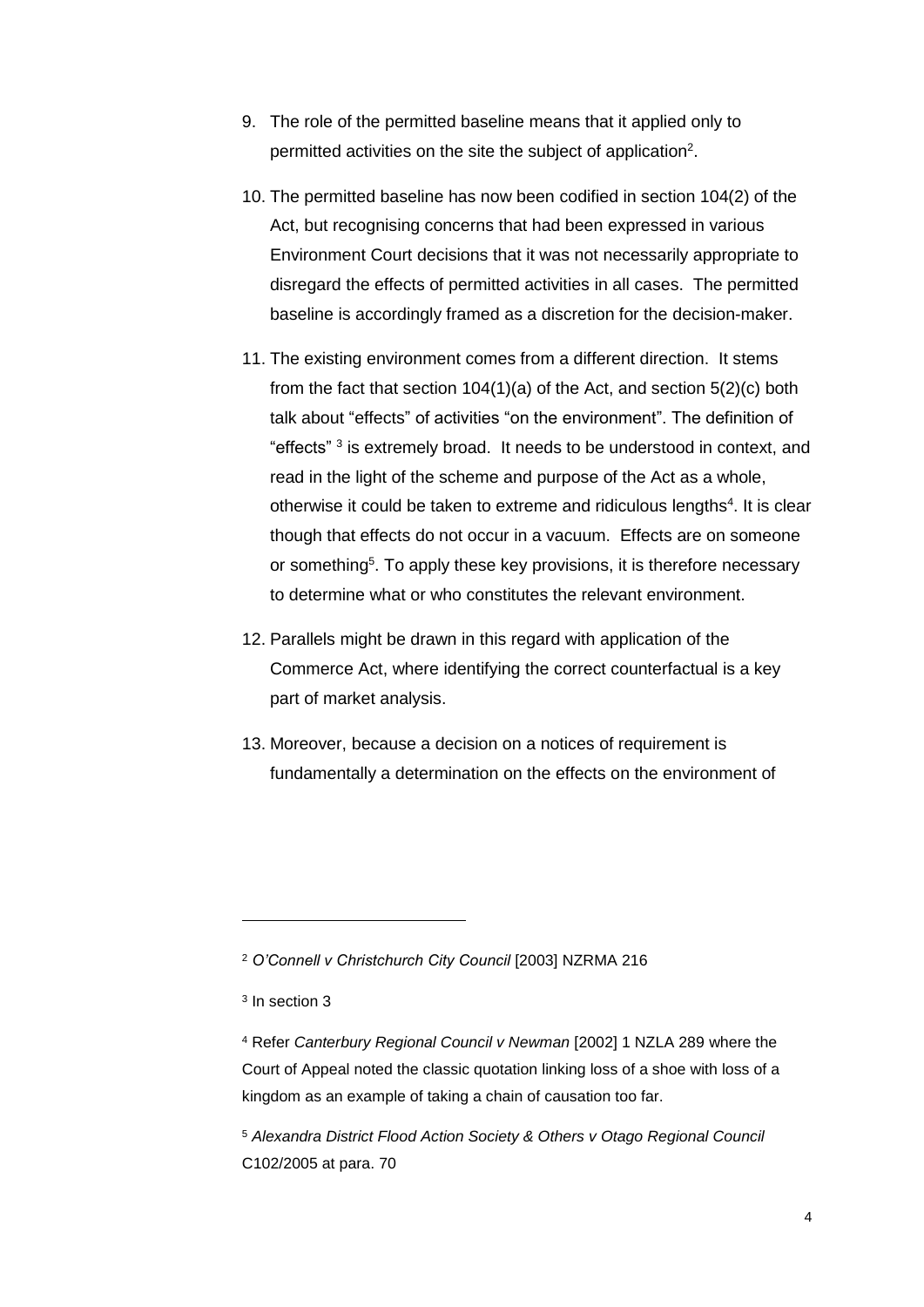allowing the requirement<sup>6</sup>, the same considerations arise in that context also.

- 14. In most cases, identifying the relevant environment is relatively easy and the matter is never analysed in any depth. The starting point is that the point of decision is the environment as the decision maker sees it on a site visit (hence the concept of 'existing' environment). The problem is that while this works perfectly well in the generality of cases, it does not universally hold true. In some cases the environment has been altered by illegal activities and hence the Environment Court has emphasised that it is the existing 'lawful' environment which needs to be considered.<sup>7</sup> Mr Milne has of course relied on this aspect of the existing environment in the course of his submission.
- 15. Cases involving resource consents of finite duration have also thrown up difficult problems identifying the correct reference point ( i.e. the correct 'environment') when those consents are sought to be renewed. The reasoning (and indeed sometimes the outcome) has differed from case to case<sup>8</sup>. Fortunately, the Board of Inquiry does not have to consider that situation here.
- 16. More recently, the concept that consideration of the existing environment needs to take into account future conditions has come much more clearly into focus. The leading decision is that in *Queenstown Lakes District Council v Hawthorn Estate Limited*<sup>9</sup> which considered specifically the extent to which it was appropriate to have regard to future changes to the environment. As is well known, the Court of Appeal held that when considering the actual and potential

-

9 [2002] NZRMA 424

<sup>6</sup> Section 171(1)

<sup>7</sup> *Glenfield Ratepayers and Residents Association v North Shore City Council* A138/2002 at paragraph 65

<sup>8</sup> See the *Alexandra District Flood Action Society* case (Clutha Hydro reconsenting) for a discussion of some of the complexities.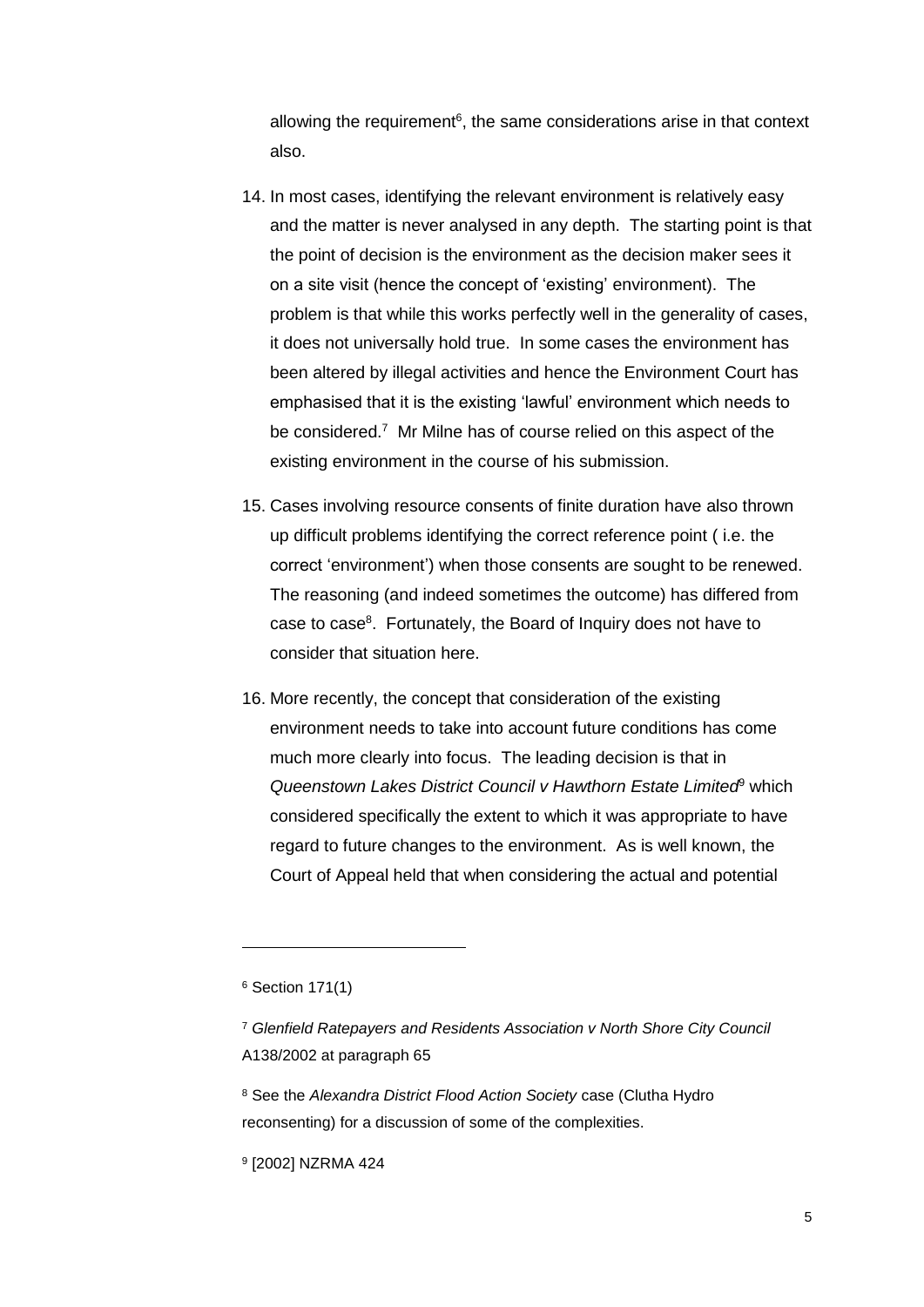effects on the environment allowing an activity, "it is permissible and will often be desirable or even necessary, for the consent authority to consider the future state of environment, on which such effects will occur" 10 .

- 17. Given this clear finding on the part of the Court of Appeal, the concept of the 'existing' environment is something of a misnomer, as Justice Fogarty has pointed out.
- 18. The other well-known aspect of the *Hawthorn* decision is its finding that the requirement on decision-makers to envisage the future environment on which the subject application might operate is not completely open-ended. To the extent that resource consents are required to produce a change to the environment as one sees it today, it is only already granted resource consents that are likely to be exercised that need to be taken into account.
- 19. Subsequently the decisions on the point have emphasised the fact that the *Hawthorn* decision needs to be read in context and that the oft quoted summary of the Court of Appeal's reasoning<sup>11</sup> should not be treated as all-encompassing, as if it were the provisions of statute.
- 20. Thus, for instance, in *Queenstown Central Limited v Queenstown*  Lakes District Council,<sup>12</sup> Justice Fogarty held it was inappropriate to have regard to the effects of proposed retail developments in a currently undeveloped area on the Frankton Flats near Queenstown, on the basis that that land would remain undeveloped given objectives in the operative District Plan providing for industrial development of the land and a clear need for such industrial development in the Queenstown area. A realistic view of the future environment involved taking the likelihood of such development into account.

 $11$  In para, 84

-

<sup>12</sup> [2013] NZHC 815

<sup>10</sup> *Hawthorn* at para. 57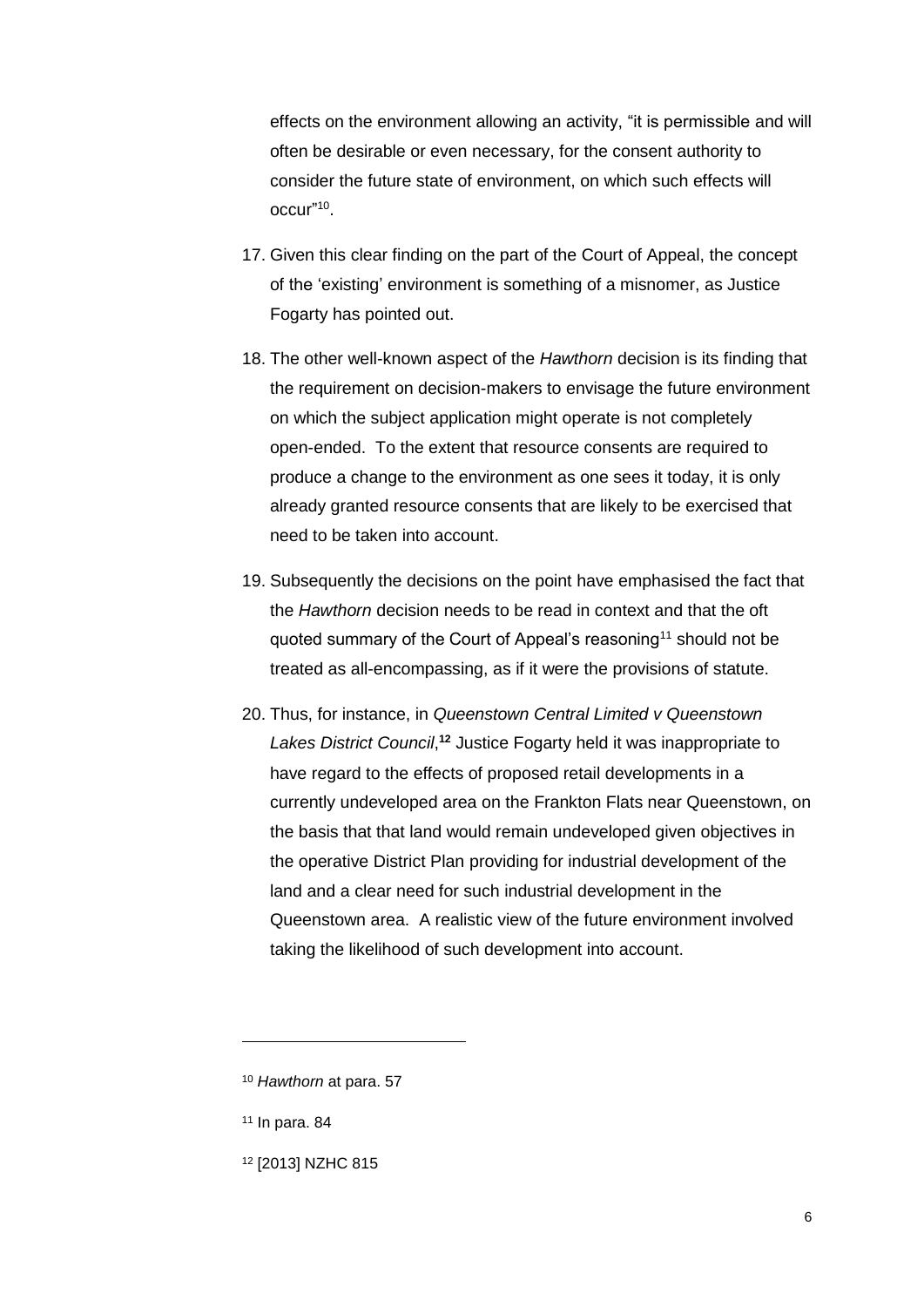- 21. Similarly, in *Far North District Council v Te Runanga-A-Iwi O Ngati Kahu***<sup>13</sup>**, the Court of Appeal has reinforced the concept evident in the Hawthorn decision that 'the environment' necessarily imports a degree of futurity and that a consent authority is required to consider the state of the environment at the time when it may reasonably expect the activity will be completed**<sup>14</sup>** The *Ngati Kahu* decision involved a previously granted land use consent for residential unit construction and related development, followed by a subdivision consent to allow the units to be sold off separately. The Environment Court had found as a matter of fact that it was likely that the land use consent would be exercised, irrespective of the fate of the subdivision consent. The Court of Appeal held that that fact was decisive. Having appropriately considered the likely future state of the environment, the Environment Court had no discretion to disregard that factual finding when considering the effects of the subsequent subdivision application. The Court did not regard the part of the reasoning of the *Hawthorn* decision emphasising the role of the permitted baseline within the subject site and the existing or receiving environment as applying beyond the subject site as being decisive.
- 22. It is submitted that the reasoning of the *Ngati Kahu* decision is understandable and fully justified when one steps back and considers the origins of the existing environment concept. The decision-maker has to make a judgment about the extent of the positive and adverse effects on the environment. Adverse effects on the subject site may be taken out of the equation if the landowner agrees. To state the obvious, the consent applicant is not always the landowner. NZTA has designated the Church's land, for instance, and the Church assuredly has not consented in writing to the effects NZTA seeks to have on its

<sup>13</sup> [2013] NZCA 221

<sup>14</sup> Para. 80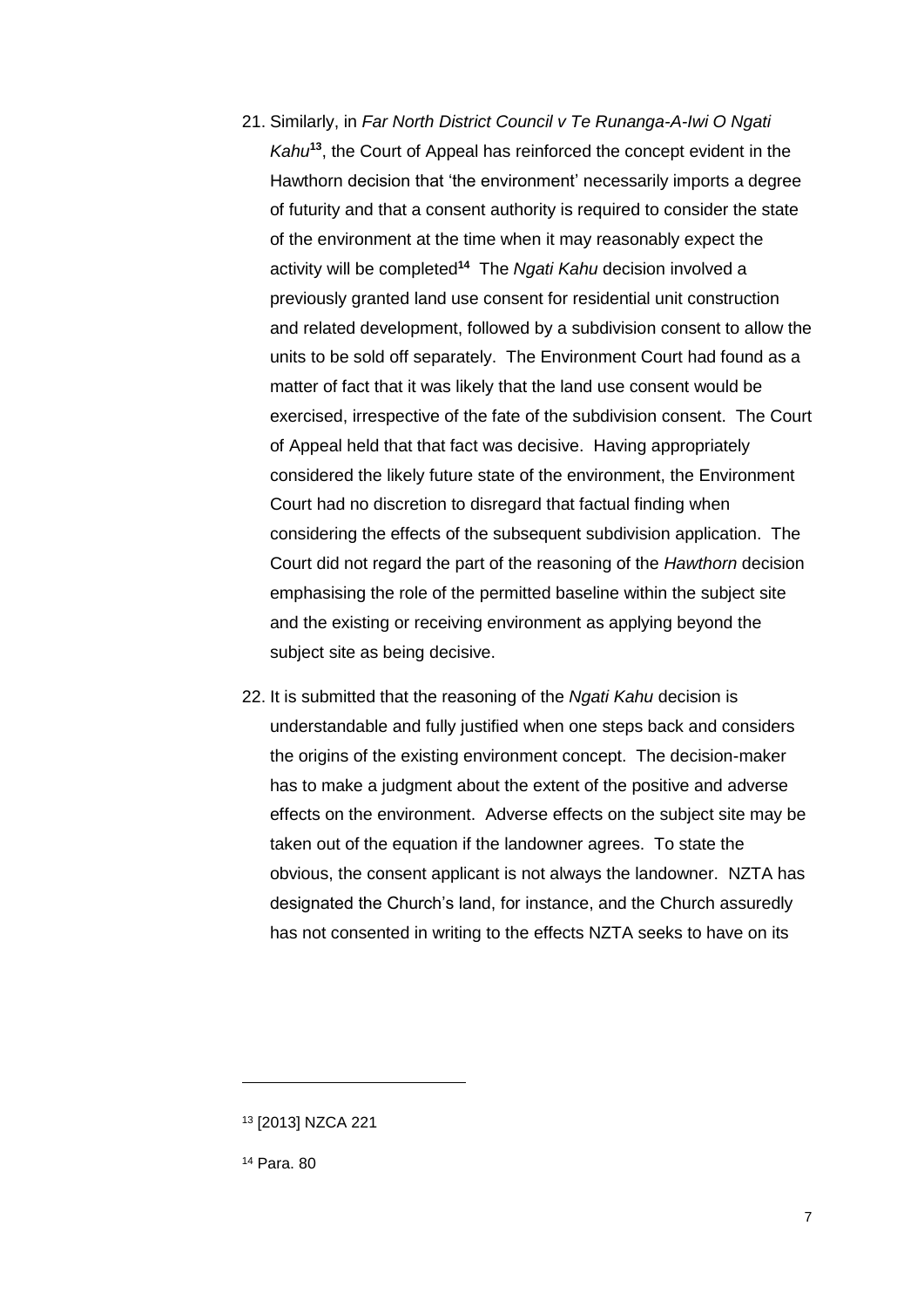land. Similarly, the Court of Appeal has held that a landowner cannot give an effective consent to effects that have Part 2 connotations.<sup>15</sup>

23. In such cases, the decision-maker needs a reference point relative to which, the effects 'on the environment' might be judged. Accordingly, the 'existing' environment applies both on and off the site the subject of application (or requirement, as it is in this case).

#### **Application of existing environment**

- 24. So what does all this law actually mean in this case?
- 25. Clearly Mr Milne has put in issue the lawfulness of the creche movement. That is his argument not mine, and so I say no more about it.
- 26. Similarly, Mr Milne has put in issue the extent to which various other roading improvements in the general area might reduce the need for the Basin Bridge and should be regarded as part of the existing environment. Again, that is his argument not mine.
- 27. What I would say, however, is that based on the Court of Appeal's decision in the *Ngati Kahu* case, the Board has to make a factual finding as to the changes that are likely to occur in the future within and in the vicinity of the land the subject of NZTA's notice of requirement before embarking on a consideration of the effects of the Basin Bridge on that altered environment. Those changes might be the result of the exercise of existing currently unimplemented resource consents, implementation of permitted activities or more wide-ranging land use change (as in the *Queenstown* case). The key question however is, 'What is likely to occur?'<sup>16</sup>

<sup>15</sup> *Royal Forest and Bird Protection Society v Kapiti Coast DC* [2009] NZRMA 302

<sup>&</sup>lt;sup>16</sup> The inquiry is therefore much more confined than the application of the permitted baseline.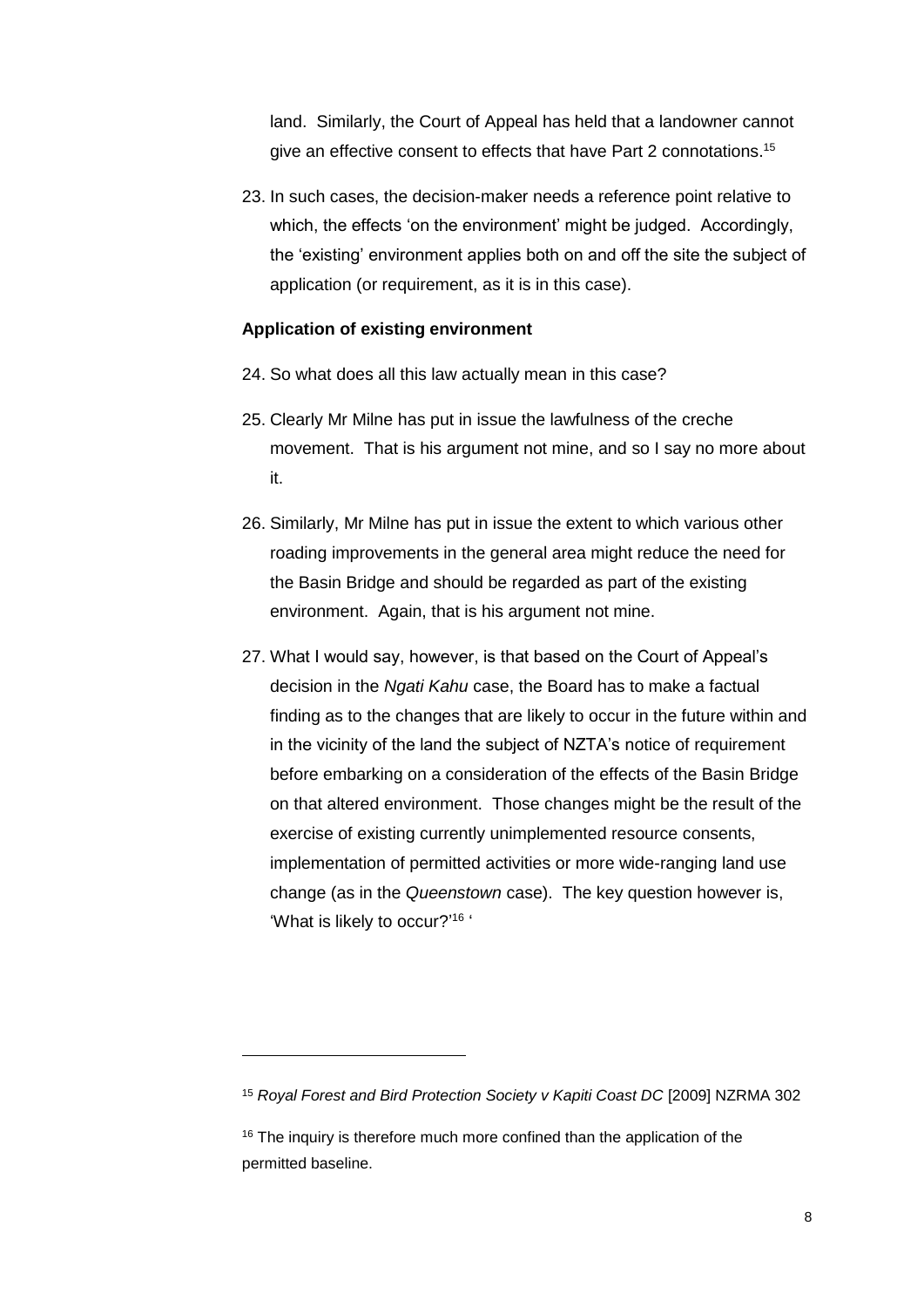- 28. How NZTA has chosen to define its 'do minimum' environment may be relevant to that exercise, but it cannot be determinative.
- 29. Where the existing environment does come into play for the purposes of my argument is in relation to the second Mt Victoria Tunnel. In my submission, there is no doubt that the second tunnel is irrelevant to any consideration of effects, whether positive or adverse.
- 30. When opening for NZTA, Mr Cameron appeared to accept that, but then rather sought to fudge the issue by reference to considerations of 'strategic fit'.
- 31. It is fair to say that I did not understand his argument, sitting listening to it on the first day of hearing, and I still don't.
- 32. The suggestion, however, seemed to be that the second tunnel could be relevant for some purposes but not for others.
- 33. As Mr Durdin has observed<sup>17</sup>, the concept of 'strategic fit' has been used in a number of different contexts in this hearing, but for the purposes of the Board's decision making process, the principal focus has to be on strategic fit with the relevant RMA policy statements and plans. In that context the planners' caucus statement has concluded that the Regional Policy Statement and District Plan do not provide either guidance as to how conflicting tensions should be resolved, or clear direction either to confirm or not confirm the notice of requirement<sup>18</sup>.
- 34. In any event, it is submitted that the role of a Policy Statement or Plan is ultimately to give more prominence to nominated effects in the implementation of the Act. It cannot make an effect relevant which is irrelevant as a matter of law. Having said that, it may in some cases have the opposite effect (the permitted baseline being a case in point).

<sup>17</sup> See e.g. Transcript Day 49 at page 5724 and Day 50 at pages 5807-5708

<sup>18</sup> Second Planners Joint Witness Statement at page 4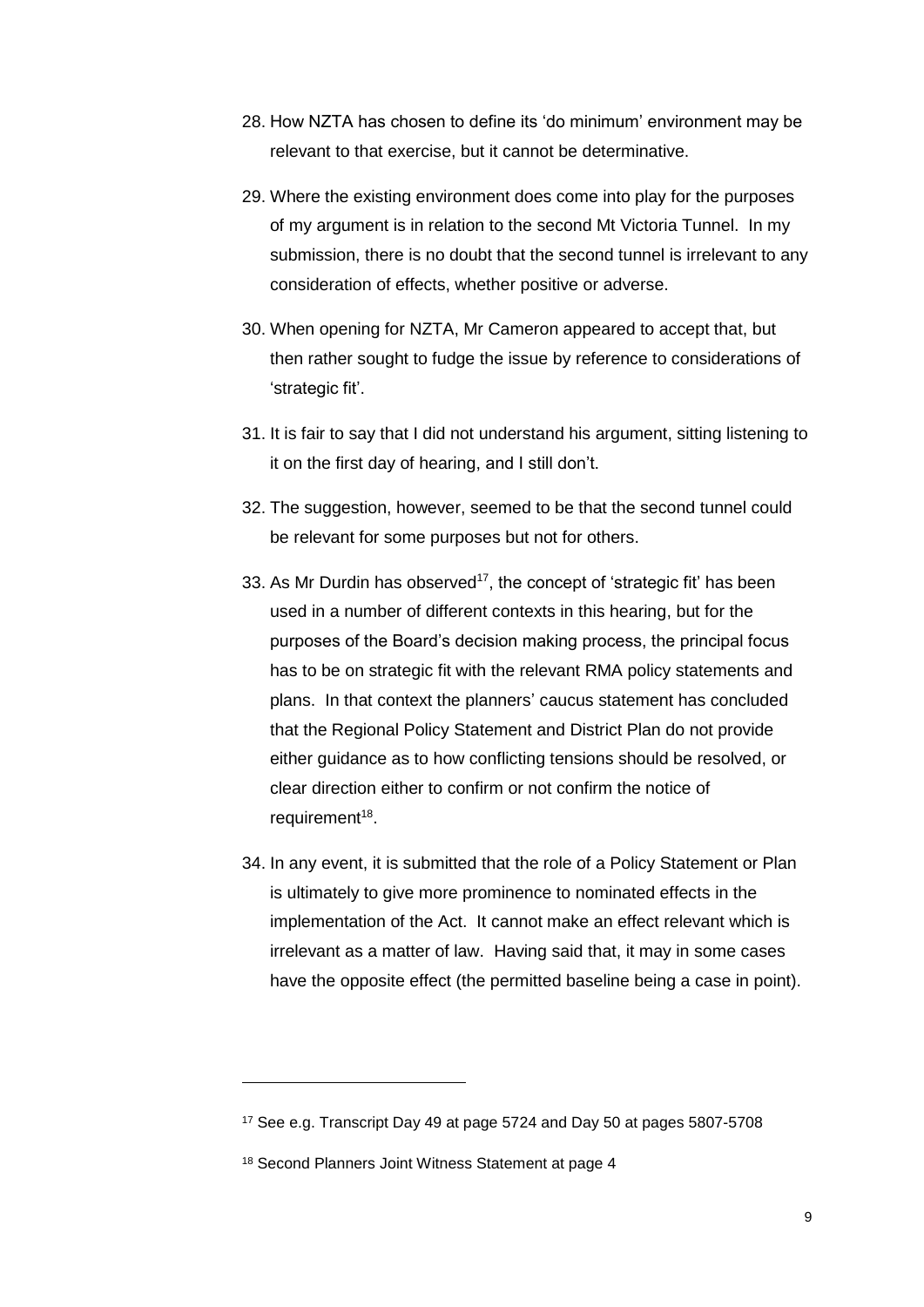- 35. Accordingly, it is submitted that the second tunnel cannot materially influence the Board's decision making process whether to confirm the Basin Bridge notice of requirement, and if so in what form.
- 36. It is submitted that this is entirely appropriate. As others have noted, NZTA made a strategic decision not to run the Basin Bridge and the second tunnel applications together so as to allow an integrated assessment of all of the benefits and all of the adverse effects of both. Having made that decision, it would be entirely inappropriate, I submit, to have regard to some of the benefits of both projects, but only to the adverse effects of the Basin Bridge project. Certainly, at times, that is what Mr Cameron appeared to be suggesting that the Board might do.<sup>19</sup>

#### **Adverse effects of pedestrian/cycleway**

- 37. There is uncontested evidence that the pedestrian and cycleway will have material adverse effects on St Joseph's Church and its neighbours. The joint witness statement of the urban design, landscape and visual witnesses concluded $20$  that the negative effects of the Project are greater in the northeast quadrant within which the Church sits, than elsewhere, by reason along other things, of the fact that the footprint of the Project is increased as a result of the divergence of the footbridge and road bridge and by reason of adverse amenity effects "from the proximity of the bridge structures to non-residential activity".
- 38. In this case, the pedestrian and cycle bridge could hardly be closer to non-residential activities on the St Joseph's site, because land has to be acquired from the Church to accommodate it.
- 39. Ms Popova confirmed that the extent of the adverse effect on the Church is moderate-high, that is to say a slight difference in magnitude

<sup>&</sup>lt;sup>19</sup> Including in the course of his cross-examination of Mr Faherty, for the Church.

<sup>20</sup> Paragraph 35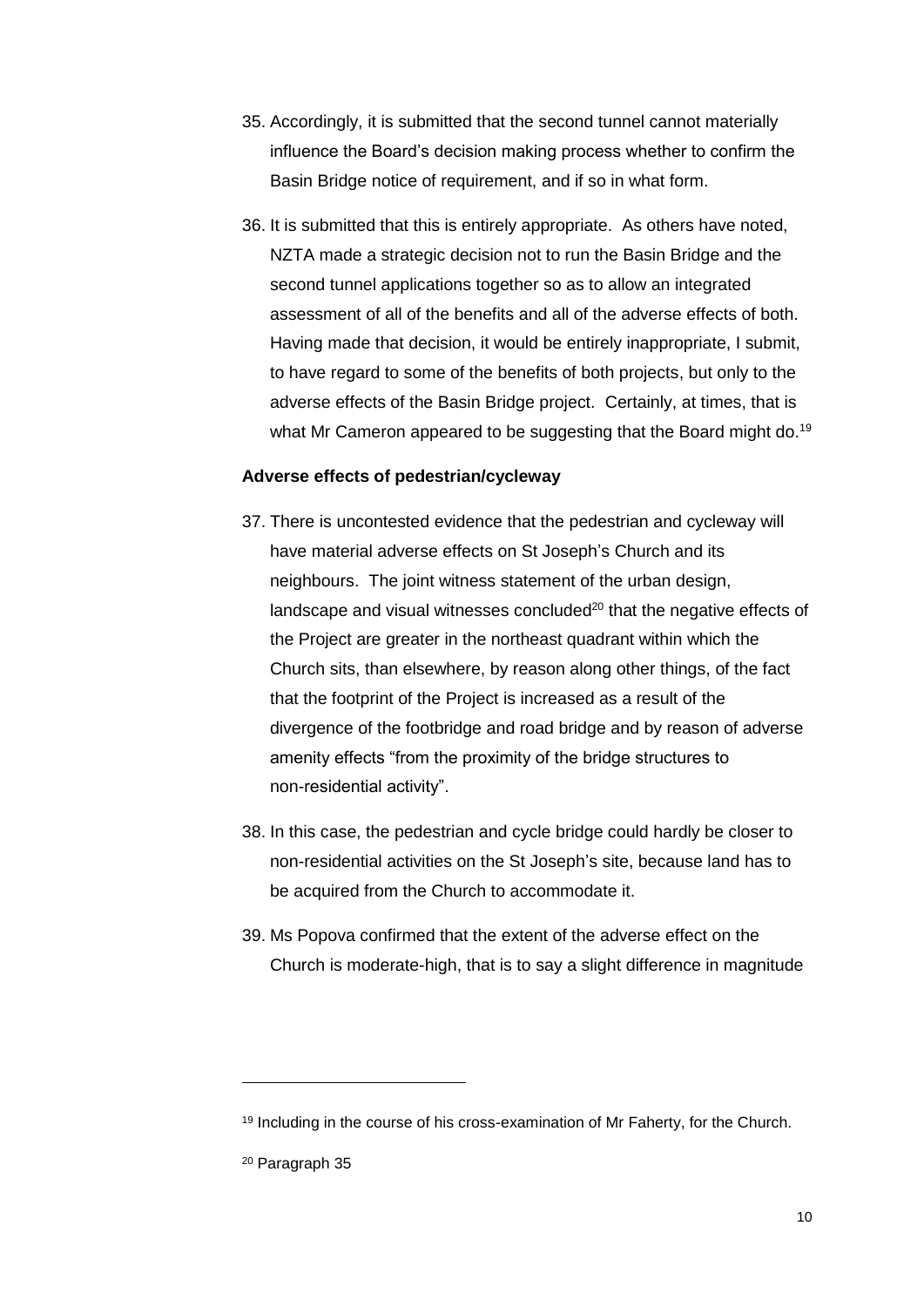from the adverse effect on the Halakas property at 21-23 Ellice Street (which she classified as high), "but they would be pronounced"**21.**

- 40. Mr Brewer identified the loss of 28 Ellice Street as a minor negative "because of the quality of the existing environment and the fact that the removal of that building was as much at the property owner's request than the Agency's request. **"22**
- 41. In terms of the existing environment, Mr McIndoe thought that the existing building "has merit as an existing character building" **<sup>23</sup>**. Mr Brewer's understanding of how the proposal to remove 28 Ellice Street came about might similarly be challenged. As Mr Faherty noted in his evidence, **<sup>24</sup>** 28 Ellice Street only has to be converted to carparking as a consequence of the pedestrian and cycle bridge proceeding and requiring a substantial proportion of the existing Church carpark. The Church would definitely prefer that the pedestrian and cycle way not proceed and that it be able to retain the house at 28 Ellice Street.
- 42. Mr Faherty also noted both the disruption of the Church's activities and the residual adverse effects from loss of effective carparking capacity at peak times and more difficult manoeuvring in and out of the reconfigured carpark**<sup>25</sup>** .
- 43. In his cross examination of Mr Faherty, Mr Cameron implied that he might argue that 'stacking' the existing carpark at peak times is contrary to the terms of the Church's resource consent. In my submission, that is incorrect. The terms of that consent (annexed to Mr Faherty's evidence in chief) do not impose a maximum number of cars parked on

- <sup>22</sup> Transcript Day 35 at page 4095
- <sup>23</sup> Transcript Day 47 at page 5482
- <sup>24</sup> Transcript Day 64 at page 7422
- <sup>25</sup> Transcript Day 64 at page 7402

<sup>21</sup> Transcript Day 39 at page 4491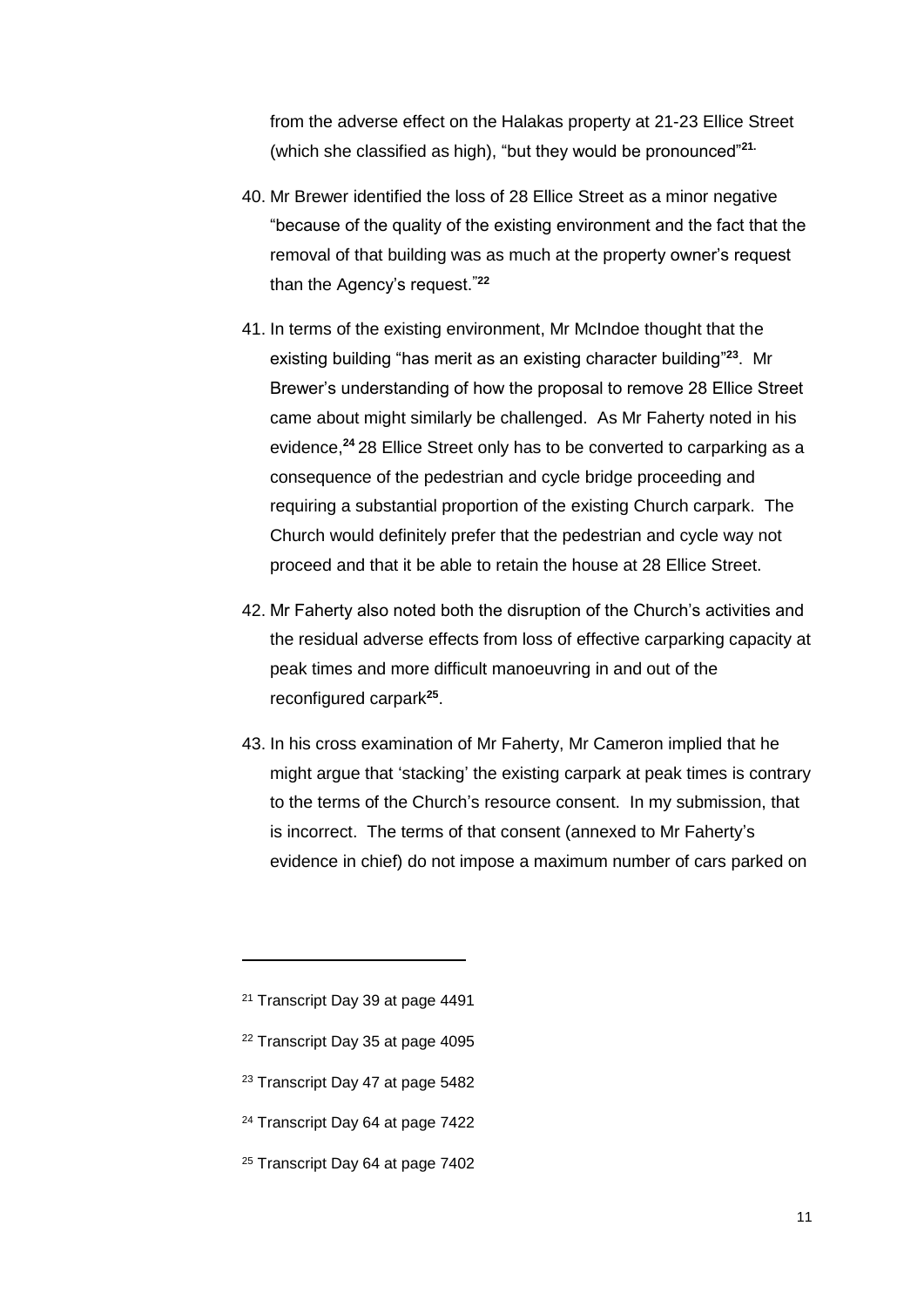the site, and given that any overflow would create parking demands on the surrounding streets, it is unlikely that would have been intended.

44. If those are the adverse effects of the pedestrian and cycleway, what are the benefits?

## **Benefit and need**

- 45. It is fair to say that coming into this hearing, I had assumed that NZTA would not be proceeding with construction of a substantial structure in its own right, making up a meaningful element in the project budget at something in excess of \$6 million, if there was not a clear need for the facility.
- 46. I therefore have to admit being somewhat surprised when Mr Dunlop volunteered the information (in response to a question from Mr Cameron) that the "elevated walkway is not expected to get a huge increase in demand until such time as the second tunnel occurs"**26.** Subsequently, Mr Dunlop confirmed in response to my own question, that "the benefits a cycleway and pedestrian way provides are intimately connected to the development of the second tunnel"**<sup>27</sup>** and even more frankly (in response to a question from Commissioner Baines), that if it was his \$6 million, Mr Dunlop would not be spending it on the pedestrian and cycleway**<sup>28</sup>** .
- 47. Mr Spence for his part identified the value of the pedestrian and cycleway and providing a better facility for those pedestrians and cyclists seeking to travel east-west past the Basin, but similarly identified the existing poor conditions of the Mt Victoria tunnel as a key constraint which, if enhanced would be attractive to both pedestrians and cyclists**<sup>29</sup>** .

- <sup>27</sup> Transcript Day 7 at page 901
- <sup>28</sup> Transcript Day 7 at page 1293
- <sup>29</sup> Transcript Day 19 at pages 2248-2249

<sup>26</sup> Transcript Day 7 at page 886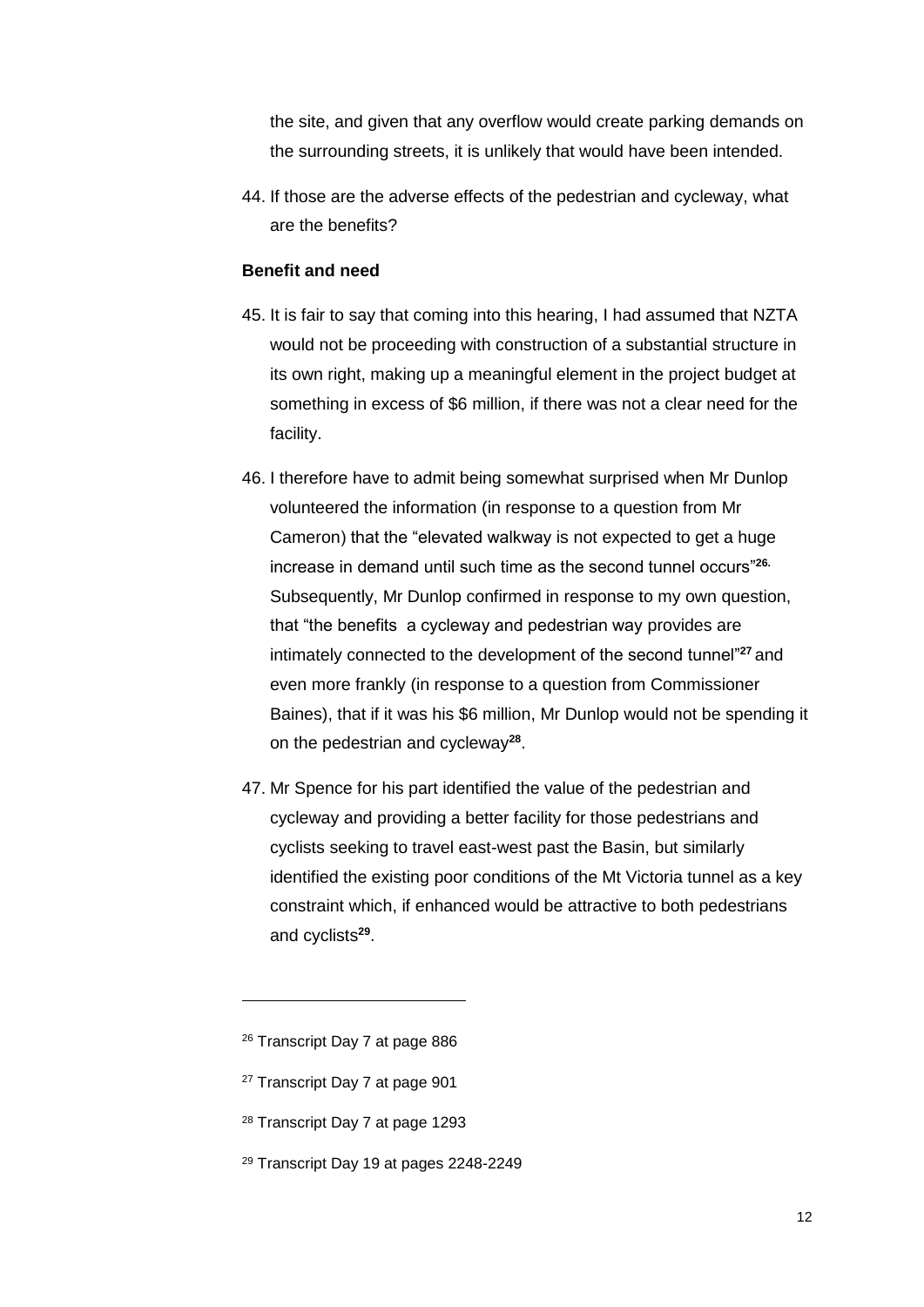- 48. Mr Durdin sought to emphasise the potential for schoolboys going to Wellington College to the shared route, but accepted that he had no information as to how many might do so. As he put it, "the project facilitates that possibility"<sup>30</sup>. As regards the potential for expanded pedestrian and cycle use of the route more generally, Mr Durdin accepted that until the Mt Victoria tunnel is duplicated, the existing facilities will discourage usage through the tunnel connecting to the shared pathway.<sup>31</sup>
- 49. Mr Dunlop noted that while it has been assumed that a substantial proportion of pedestrians and cyclists exiting the tunnel (65%) would use the shared path, practical considerations suggested that may not be the case- they may continue to follow the valley floor and go down Cambridge Terrace<sup>32</sup>.
- 50. Mr Kelly was somewhat more positive regarding the ability of the shared path to meet suppressed east-west demand for pedestrians and cyclists, but ultimately accepted that it was "somewhat speculative".
- 51. It is also worth noting that in marked contrast with the position taken by Mr Burgess for the cycling community, supporting the shared path and seeking that it be widened, the representation of Ms Blake for the pedestrian community was one of opposition to the entire project<sup>33</sup>.
- 52. Standing back from the transportation evidence on this subject, it exhibits a "Field of Dreams" approach to the pedestrian and cycleway build it and they will come- without ever being clear about where or why they should come given, as Mr Spence put it, the "very very disagreeable state" of the existing tunnel for pedestrians and cyclists $34$ .

- <sup>32</sup> Transcript Day 10 at page 1293
- <sup>33</sup> Transcript Day 55 at page 6355
- <sup>34</sup> Transcript Day 19 at page 2248

<sup>30</sup> Transcript Day 48 at page 5612

<sup>&</sup>lt;sup>31</sup> Transcript Day 48 at page 5614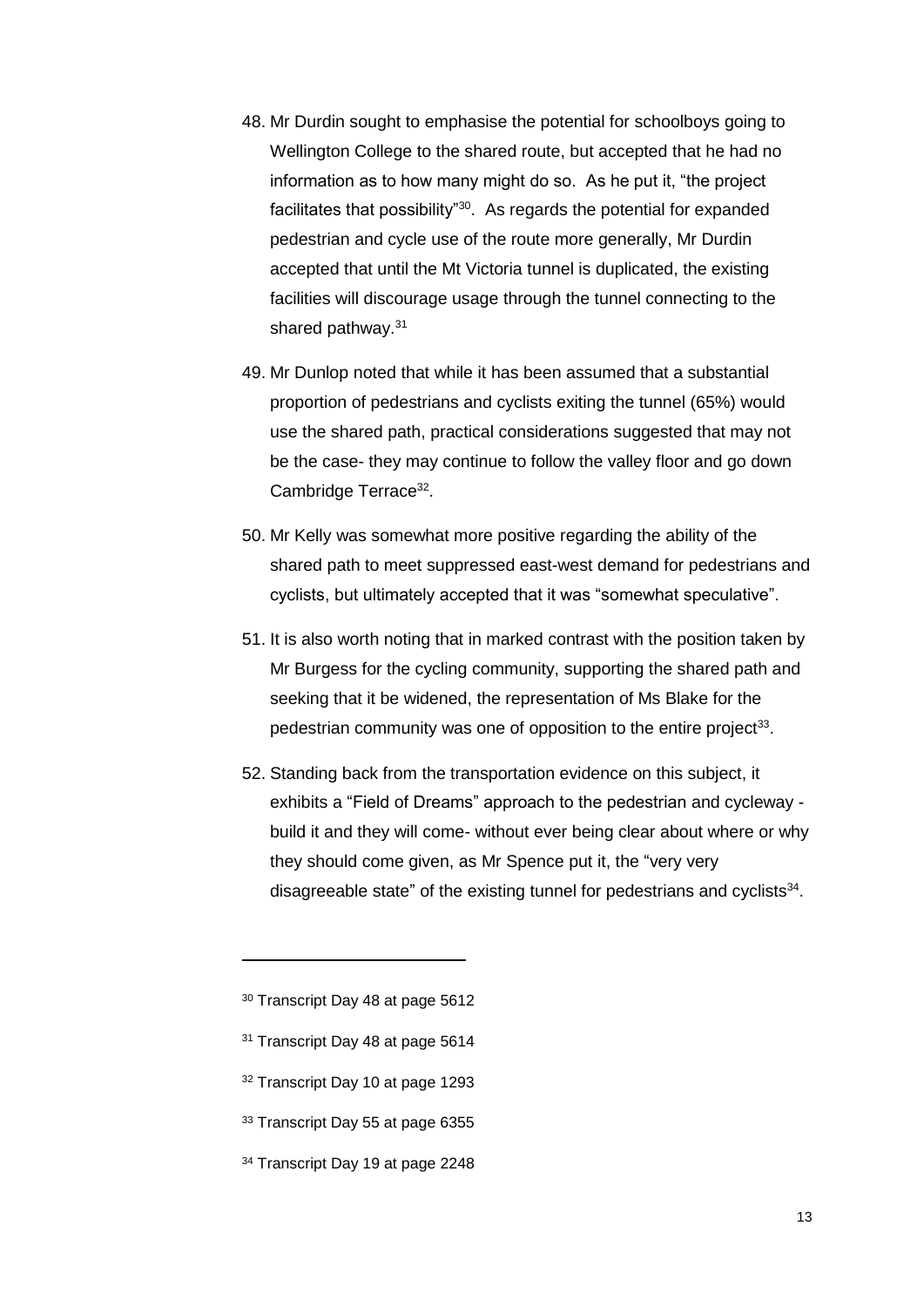- 53. Obviously, the relevant objective is framed in a way which invites reliance on the creation of opportunities for improved cycling and walking, as distinct from their realisation- something Mr Durdin pointed out.<sup>35</sup> That could be viewed as supporting the shared path, even against evidence of limited demand or likely use. In my submission, however, the requirement on the Board to have particular regard to whether the work is reasonably necessary to achieve the objectives in terms of section 171(1)(c) demands cogent evidence that the facility will serve a useful purpose in terms of meeting cycling and pedestrian needs.
- 54. If that were not the case, my submission would be that the objective is flawed, by analogy with the cases holding that the consideration of alternatives cannot be gutted by selection of objectives that admit of only one option<sup>36</sup>.
- 55. So if the benefits to be gained from the pedestrian and cycleway in transportation terms are dubious, and the cost material, why is NZTA pursuing it in advance of the second tunnel?
- 56. Mr Dunlop had a clear explanation for that too: he said that NZTA added the pedestrian and cycleway because Greater Wellington Regional Council required that, and that without the influence of councils, NZTA probably would not have done  $\text{so}^{37}$ .
- 57. For his part, Mr Blackmore staunchly resisted the suggestion that NZTA had bowed to pressure from councils in this regard<sup>38</sup>. While he accepted that the councils had been strong proponents of the pedestrian and cycleway, he said that there were visual amenity

<sup>&</sup>lt;sup>35</sup> Transcript Day 51 at page 5904

<sup>36</sup> E.g. *Wymondley Against the Motorway Action Group Inc v Transit NZ* A022/03

<sup>37</sup> Transcript Day 10 at page 1293

<sup>38</sup> Transcript Day 27 at pages 3170 and 3175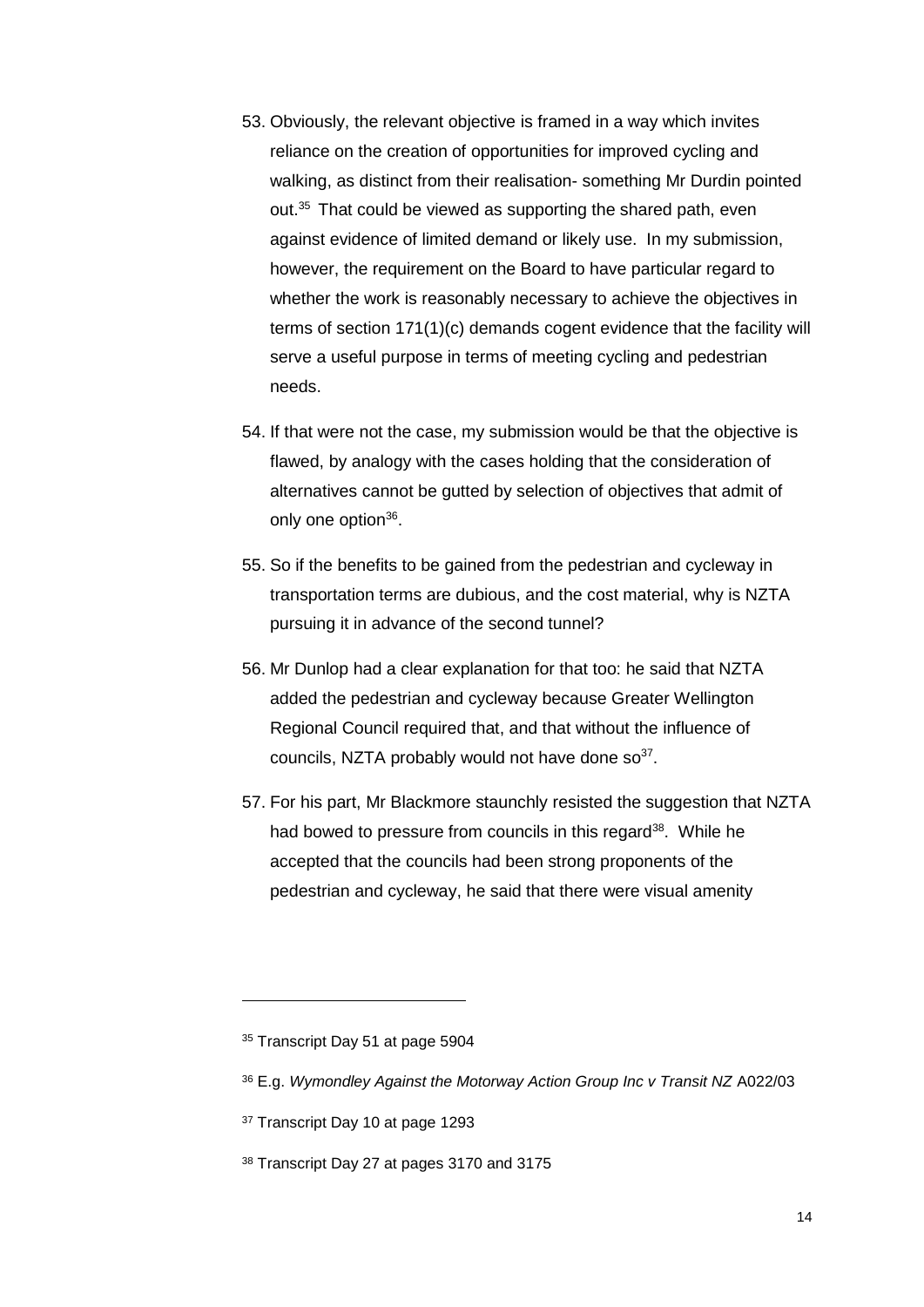reasons for the shared path and that it had been advocated by Miss Wraight and Mr Hardwick-Smith for that reason.

- 58. Mr Blackmore was asked where that recommendation is documented. He could not immediately do so, but said he would endeavour to find it.<sup>39</sup> In the event, it does not appear that any documentation evidencing this recommendation has been produced. $40$  I am not suggesting that no such recommendation was made<sup>41</sup> but it is surprising that it was not more clearly documented if this was indeed a key reason for adoption of a \$6 million element of the project.
- 59. It is also interesting to note that of all the witnesses giving evidence on the benefits of the shared path as a facility for pedestrians and cyclists, the strongest supporter for it was Wellington City's visual amenity witness, Mr McIndoe. The transportation experts were much more circumspect in their opinions.
- 60. A number of the visual amenity witnesses discussed the way in which the shared path softens the appearance of the road bridge, when viewed down Kent and Cambridge Terrace. Some witnesses also noted that the section of the shared path that is separated from the road bridge in the northeast quadrant reduces the adverse visual effects of the road bridge by providing foreground focus point, albeit at the cost noted above of increasing the project footprint. Both Ms Wraight and Mr Hardwick-Smith also talked about the function of the shared path as a means to "humanise" the appearance of the road bridge<sup>42</sup>. Mr Hardwick-Smith, however, accepted that there was a link

-

<sup>41</sup> Ms Wraight for instance gave evidence that she had recommended addition of the shared pedestrian and cycleway to the project- Transcript Day 30, page 3471

<sup>42</sup> See for example, Transcript Day 30 at page 3473

<sup>39</sup> Transcript Day 27 at pages 3179-3180

<sup>&</sup>lt;sup>40</sup> In the preparation of these submissions, to ensure I had not missed it in my review of the Transcript, I asked counsel for NZTA if they could point me to its production. As at my finalising my submissions, they had not done so.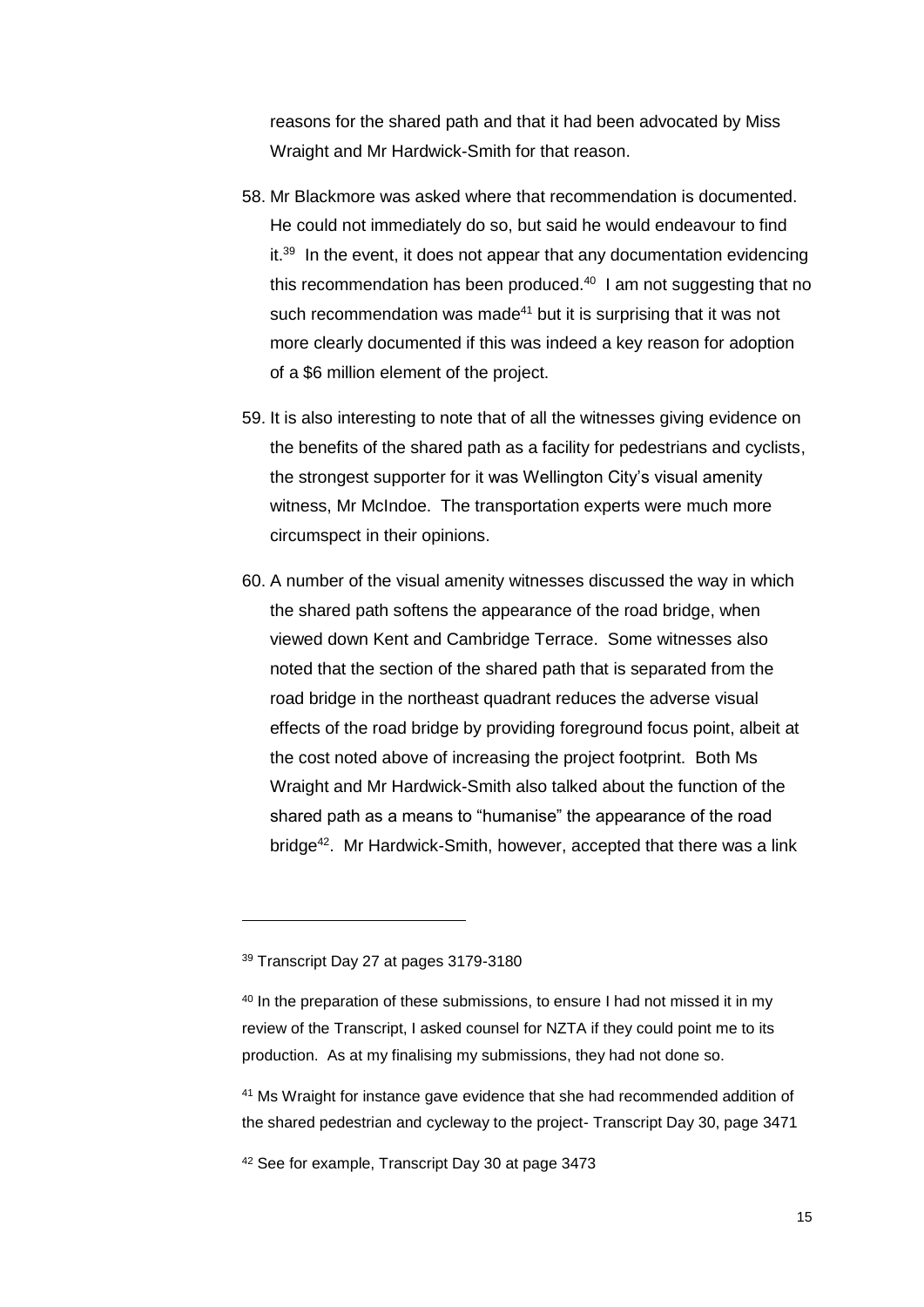between the extent of use of the shared path and the urban design benefit – in summary, the more people using the shared path, the more humanising it would be, and vice versa<sup>43</sup>.

- 61. Both Mr Lister and Mr Brewer made comment in a similar vein, talking about the relationship between need and sustainability. In Mr Brewer's words, "...it is no use having a beautiful bridge if no-one uses it<sup>"44</sup>.
- 62. Ultimately, the Board of Inquiry has to determine whether there might be other ways to mitigate the appearance of the road bridge than bolting a three metre wide pedestrian and cycleway to the north side of it, and if not, whether the softening effect identified by the visual amenity witnesses justifies the extent of the adverse effects of the shared pathway. Given the relationship drawn between the acceptability of visual amenity effects and need, my submission is that it does not do so.

#### **Rationale for the Church's position**

- 63. As Mr Faherty made clear when he gave evidence, the Church accepts that if and when a second Mt Victoria tunnel proceeds, the balance of advantages and disadvantages flowing from the shared pedestrian and cycle path will alter significantly. At that point, the facility will move from being a "somewhat speculative" addition to the cycling and walking network to a facility that would offer real benefit.
- 64. Mr Faherty said that the Church would not oppose the shared path at that stage because there would then be a greater demand for it. The same, however, cannot be said at this point.
- 65. In cross-examination of Mr Faherty, Mr Cameron sought to query why, if it accepted the shared path might be justified in the context of the

<sup>43</sup> Transcript Day 32 at page 3739

<sup>44</sup> Transcript Day 36 at page 4200. See also Mr Lister on the subject at Transcript Day 41, pages 4795-4796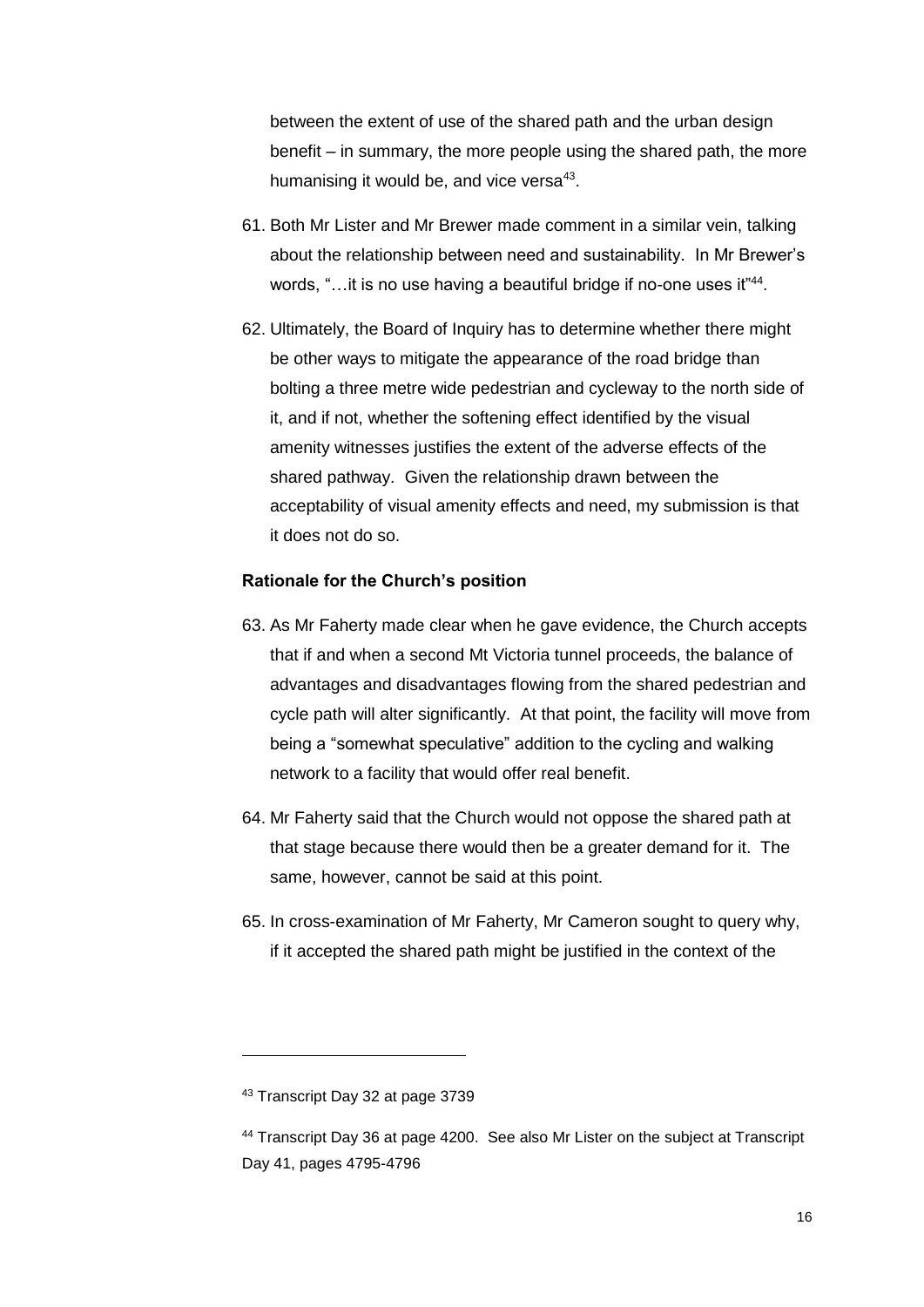second tunnel, the Church wouldn't agree to it now, and avoid being disrupted twice.

- 66. As Mr Faherty made clear, there are two answers to that question. The first is that no-one knows if the second tunnel will proceed. It is yet to be the subject of a consent hearing. It may or may not be granted consent. If it is granted consent it may or may not proceed. It is clearly a much more expensive proposition than the Basin Bridge. Funding priorities may change. Any number of reasons might mean that it is delayed beyond 2021 or indeed never happens.
- 67. Second, as Mr Faherty noted, the Church has done one full and final settlement with the roading authorities to provide for future roading needs only to find that it was neither full and final. For St Joseph's, this is a case of once bitten twice shy. NZTA cannot guarantee to the Church that part of the second tunnel proposal will not involve it coming back and seeking to take another slice off the Church's land. Accordingly, St Josephs' position is that NZTA ought to take things one step at a time. If as Mr Dunlop stated, the benefits of the shared pedestrian and cycle pathway are intimately connected with the second tunnel, it should only proceed with the second tunnel.

#### **Widening the pedestrian and cycleway**

- 68. One of the sources of debate during the course of the hearing has been whether the proposed three metre width of the shared path is adequate and safe. Mr Durdin recommended that it ought to be another 1.5 metres wider to meet safety guidelines. The advocate for cycling interests, Mr Burgess, supported that position.
- 69. Although towards the end of the hearing, Mr Kenderdine gave evidence that the shared pathway might be able to be widened a little within its existing proposed corridor<sup>45</sup>, the reality is that the shared path has to be widened in the order of 1 to 1.15 metres, in the section where it crosses the current St Joseph's Church carpark, that will require more of the

<sup>45</sup> Transcript Day 63 at page 7275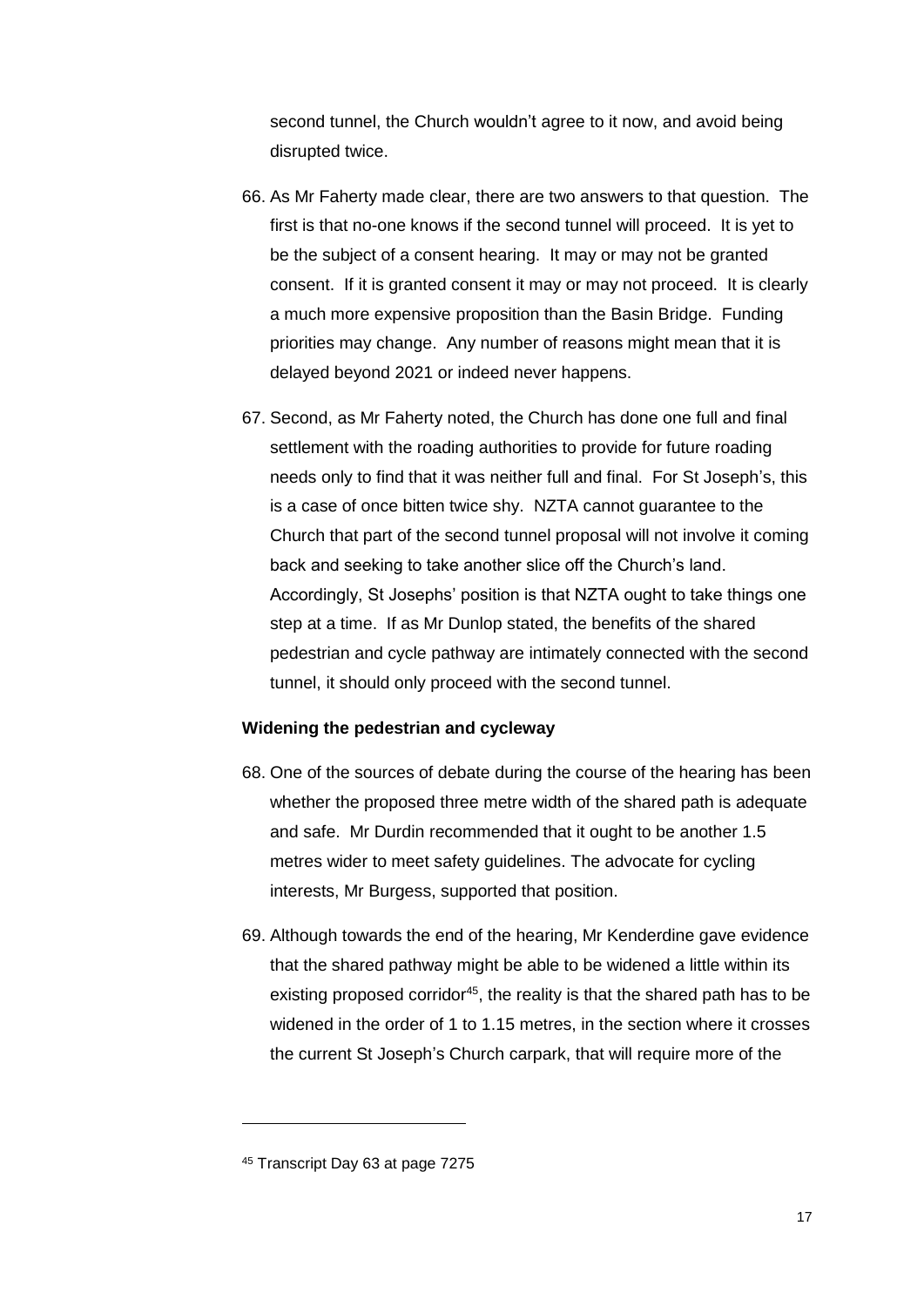Church's land to be taken for that purpose<sup>46</sup> and a material increase in the extent of the adverse visual effect on those (like the Church) affected by it<sup>47</sup>. Neither Mr Durdin<sup>48</sup> nor Mr Burgess<sup>49</sup> had given any thought to the implications of widening the shared pathway for the Church, still less assessed the extent of the accompanying adverse effects in terms, among other things, of adverse amenity effects and further loss of carparking.

- 70. In trite law that in any RMA process, he (or she) who asserts, must prove. It was therefore for those contending that the shared path should be widened to establish that the benefits that resulted justified the accompanying adverse effects on affected parties. They made no attempt to assess the latter, and indeed were quite open that that was the position. Against that background, it is submitted that the Board of Inquiry does not have an evidential basis on which to determine that the shared pathway should be widened such as to take in more of the Church's land.
- 71. Addressing the merits of the position, both Mr Durdin and Mr Burgess accepted that there was an existing constraint where the shared pathway comes into close proximity with the Church building. That meant that there was no room to widen it at that location. Mr Durdin confirmed that he was not suggesting that, and that he was only suggesting that the bridge part of the path should be widened from the point where it is proposed to leave grade, west of the Church buildings<sup>50</sup>.

<sup>46</sup> Refer cross-examination of Mr Hardwick-Smith on this point: Transcript Day 32 at page 3732

<sup>47</sup> Refer cross examination of Mr Hardwick-Smith -Transcript Day 32 at page 3728

<sup>48</sup> Transcript Day 48 at page 5615

<sup>49</sup> Transcript Day 23 at page 2732

<sup>50</sup> Transcript Day 48 at page 5615